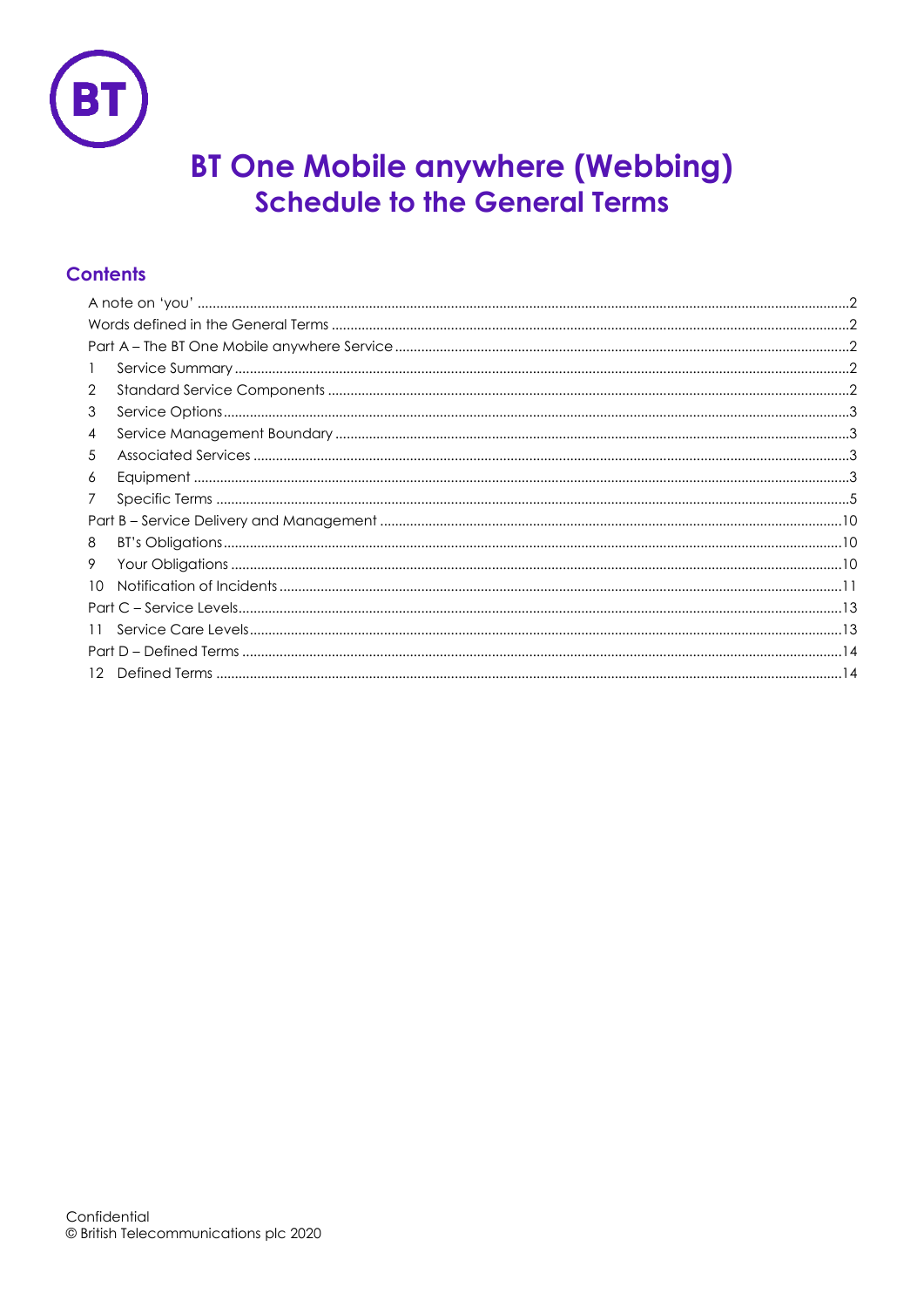

#### <span id="page-1-0"></span>**A note on 'you'**

'You' and 'your' mean the Customer.

#### <span id="page-1-1"></span>**Words defined in the General Terms**

Words that are capitalised but have not been defined in this Schedule have the meanings given to them in the General Terms.

### <span id="page-1-2"></span>**Part A – The BT One Mobile anywhere Service**

#### <span id="page-1-3"></span>**1 Service Summary**

BT will provide you with Devices that include a SIM Card pre-loaded by the Supplier, Independent SIM Cards or eSIM Profiles that allow international internet access, comprising:

- 1.1 the Standard Service Components; and
- 1.2 any of the Service Options as set out in any applicable Order,

up to the point of the Service Management Boundary as set out in Paragraph [4](#page-2-1) ("**BT One Mobile anywhere Service**").

1.3 The BT One Mobile anywhere Service relies on inputs provided to BT by Supplier which include but are not limited to the Devices, SIM Cards, eSIM Profiles, Mobile Data and Portal and that BT is acting as re-seller of Supplier inputs.

#### <span id="page-1-4"></span>**2 Standard Service Components**

BT will provide you with all the following standard service components ("**Standard Service Components**") in accordance with the details as set out in any applicable Order:

- 2.1 The supply of Devices, Independent SIM Cards and eSIM Profiles;
- 2.2 Mobile Data– the ability to send and receive Mobile Data, using:
	- 2.2.1 BT will provide you with Mobile Data which is a wireless internet connection accessed via SIM Cards and eSIM Profiles, using:
		- (a) Independent SIM Cards in Compatible Equipment;
		- (b) eSIM Profiles; or
		- (c) Customer Equipment connected to the Device via Wi-fi.
- 2.3 Training a single two hour web based training session provided by the Supplier or BT for up to 12 attendees;
- <span id="page-1-5"></span>2.4 Access to a Supplier web based portal providing:
	- 2.4.1 Traffic Classification the ability to enable and disable different categories of Mobile Data and apply usage policies to a Device, Independent SIM Card or eSIM Profile;
	- 2.4.2 Inventory Management control of the allocation of Devices; Independent SIM Cards or eSIM Profiles to Users and internal billing allocation;
	- 2.4.3 Real Time Monitoring the ability to monitor Mobile Data usage on Devices, Independent SIM Cards, and eSIM Profiles in real time;
	- 2.4.4 Track Usage of Non-BT SIM Cards the ability to identify roaming usage and usage in A-End Countries on Non-BT SIM Cards inserted into the Device (only applies to Webbing Multi-SIM Device);
	- 2.4.5 Customised Alerts the ability to create and customise usage alerts for Mobile Data;
	- 2.4.6 Sub-Accounts for International Corporates the management of Mobile Data usage by region;
	- 2.4.7 APIs APIs that may be used by you to integrate the BT One Mobile anywhere Service with your Applications; and
	- 2.4.8 Reporting a set of reports including:
		- (a) Device Mobile Data usage by Device, Independent SIM Card, and eSIM Profile;
		- (b) Countries Mobile Data usage by country;
		- (c) Carriers Mobile Data usage by MNO Network;
		- (d) Application Type Mobile Data usage by category;
		- (e) Internal Orders the allocation of Devices, Independent SIM Cards, and eSIM Profiles to Users; and
		- (f) Usage Log User location, MNO Network details, country, usage in KB, server time, IMEI and Device code, SIM Card details and general information about the Device,

#### ("**Portal**").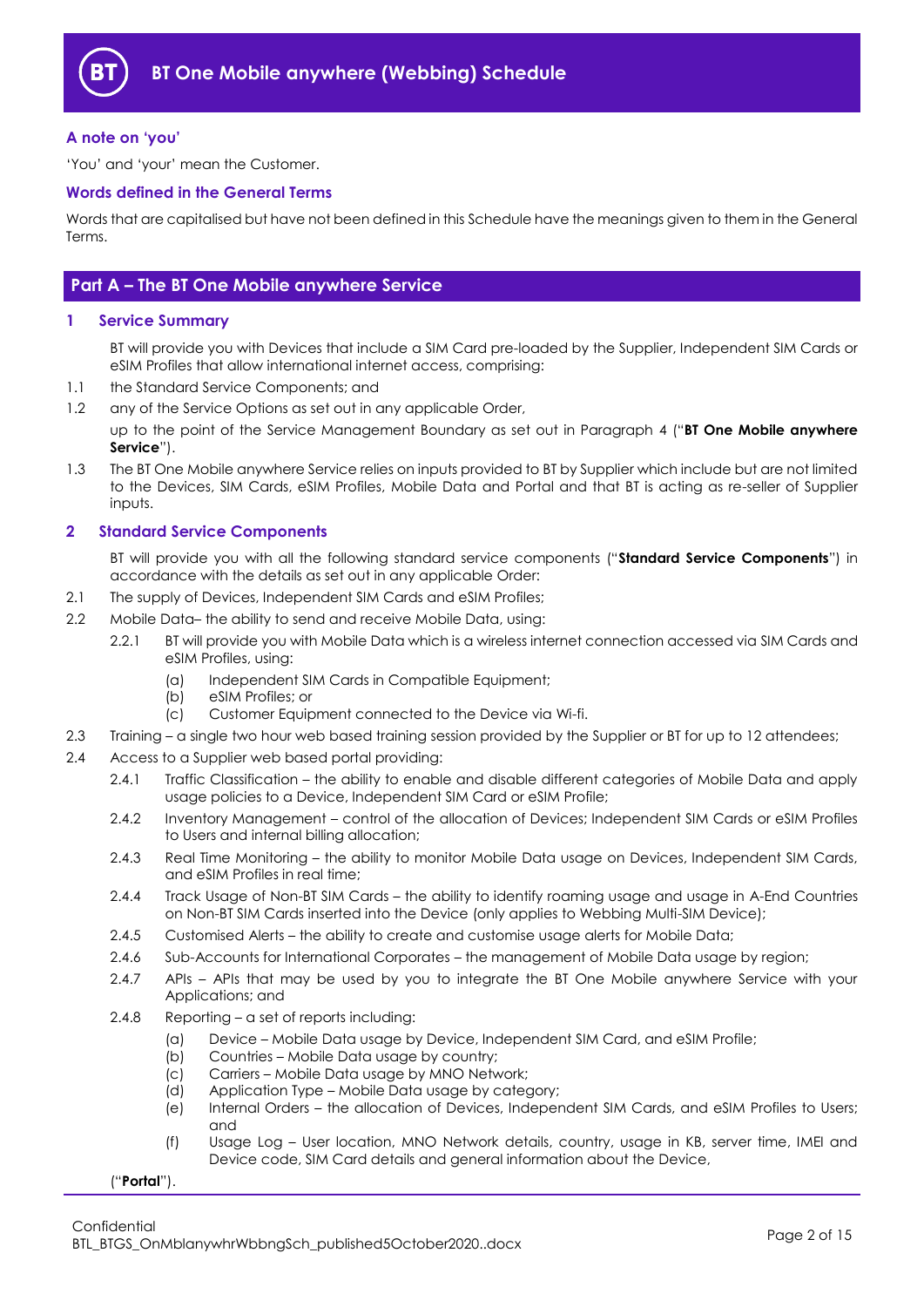

#### <span id="page-2-0"></span>**3 Service Options**

BT will provide you with the following options as set out in any applicable Order ("**Service Options**") and in accordance with the details as set out in that Order:

- <span id="page-2-4"></span>3.1 For the EU Zone and Zones 1, 2 and 3:
	- 3.1.1 Data packages as follows:
		- (a) Pooled Data Package a Mobile Data Allowance of 1.5GB per Device, Independent SIM Card, or eSIM Profile per Month that is pooled across all Devices, Independent SIM Cards, and eSIM Profiles;
		- (b) Shared Data Package a Mobile Data Allowance per Month that is shared across all Devices, Independent SIM Cards, and eSIM Profiles; and
		- (c) Individual Data Package per Device, Independent SIM Card, or eSIM Profiles a monthly Mobile Data Allowance applied to an individual Device, Independent SIM Card or eSIM Profile of:
			- (i) 500MB;
			- (ii) 1GB; or
			- (iii) 2GB.
		- (d) Business Unlimited Plan that can be used to access the URL Categories and Applications; and
		- (e) Daily Plans a Mobile Data Allowance of 300MB per Device, Independent SIM Card, or eSIM Profile per Day, that is chargeable when used, as set out in the Order,

#### ("**Data Package**");

- 3.1.2 Mobile Data Add-Ons;
- 3.2 For Zone 4:

Daily Data Package – a Mobile Data Allowance of 50MB per Device, Independent SIM Card, or eSIM Profile per Day, that is chargeable when used, as set out in the Order;

3.3 For the EU Zone and Zones 1 to 4:

Un-activated Devices, Un-activated Independent SIM Cards, or Un-activated eSIM Profiles – the ability to order up to 10 Un-activated Devices or an unlimited number of Un-activated Independent SIM Cards or Un-activated eSIM Profiles that you may activate at a later date. Once activated, BT will apply the applicable Data Package to the Device, Independent SIM Card, or eSIM Profile and you may, subject to Paragraphs [6.4.1](#page-3-0) an[d 6.4.2,](#page-3-1) order a replacement Un-activated Device, Un-activated Independent SIM Card or Un-activated eSIM Profile; and

#### 3.4 **Bespoke Data Packages**

BT can provide both bespoke Pooled and Individual Data Packages based on your requirements.

#### <span id="page-2-1"></span>**4 Service Management Boundary**

- <span id="page-2-6"></span>4.1 BT will provide and manage the BT One Mobile anywhere Service in accordance with Parts B and C of this Schedule and as set out in any applicable Order up to the SIM Card ("**Service Management Boundary**").
- 4.2 BT will have no responsibility for the BT One Mobile anywhere Service outside the Service Management Boundary.
- 4.3 BT does not make any representations, whether express or implied, about whether the BT One Mobile anywhere Service will operate in combination with any Customer Equipment or other equipment and software.

#### <span id="page-2-2"></span>**5 Associated Services**

- <span id="page-2-5"></span>5.1 You will have the following service in place that is necessary for the BT One Mobile anywhere Service to function and will ensure that this service meets the minimum technical requirements that BT specifies:
	- 5.1.1 Wi-fi compatible Customer Equipment that is capable of connecting to the Internet via the wireless access point in the Device; and
	- 5.1.2 Compatible Equipment for use with the Independent SIM Card or eSIM Profile,

#### ("**Enabling Service**").

- 5.2 If BT provides you with any services other than the BT One Mobile anywhere Service (including, but not limited to any Enabling Service) this Schedule will not apply to those services and those services will be governed by their separate terms.
- 5.3 BT will not be liable for failure to or delay in supplying the BT One Mobile anywhere Service where a local Mobile Network Operator refuses access to their MNO Network and no alternative service is available in BT's opinion at reasonable terms or cost.

#### <span id="page-2-3"></span>**6 Equipment**

#### 6.1 **Purchased Equipment**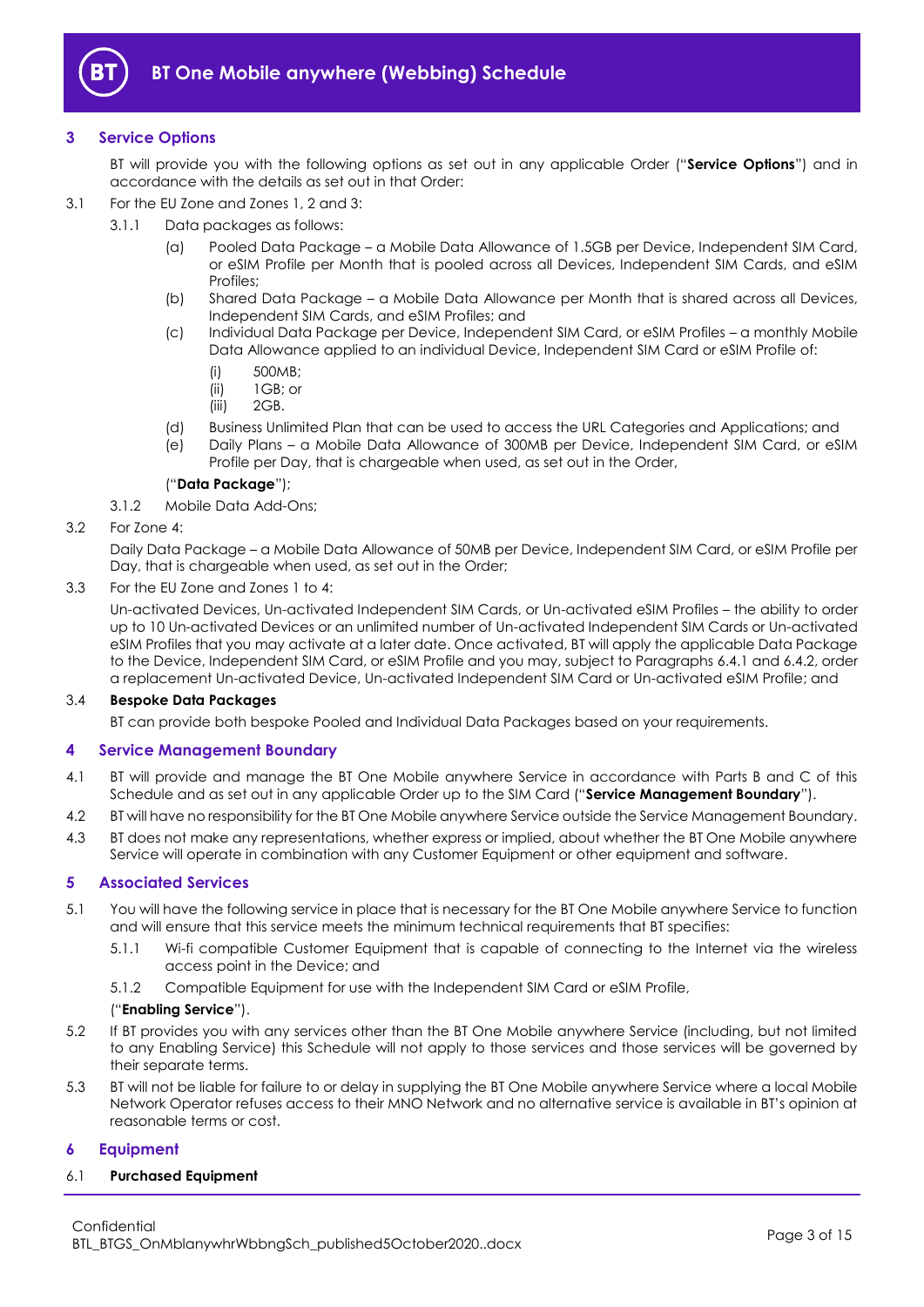

In relation to BT Equipment and until title in any Purchased Equipment transfers to you in accordance with Paragraph [6.4.4,](#page-4-1) you will:

- 6.1.1 keep the BT Equipment and Purchased Equipment safe and without risk to health;
- 6.1.2 only use the BT Equipment and Purchased Equipment, or allow it to be used, in accordance with any instructions or authorisation BT may give and for the purpose for which it is designed;
- 6.1.3 not make any alterations or attachments to, or otherwise interfere with, the BT Equipment or Purchased Equipment, including after title in any Purchased Equipment transfers to you in accordance with Paragrap[h 6.4.4](#page-4-1), nor permit any person (other than a person authorised by BT) to do so, without BT's prior written consent and, if BT gives its consent, garee that any alterations or attachments are part of the BT Equipment or Purchased Equipment;
- 6.1.4 not sell, charge, assign, transfer or dispose of or part with possession of the BT Equipment or Purchased Equipment or any part of it;
- 6.1.5 not allow any lien, encumbrance or security interest over the BT Equipment or Purchased Equipment, nor pledge the credit of BT for the repair of the BT Equipment or Purchased Equipment or otherwise;
- 6.1.6 not claim to be owner of the BT Equipment or Purchased Equipment;
- 6.1.7 obtain appropriate insurance against any damage to or theft or loss of the BT Equipment and Purchased Equipment;
- 6.1.8 in addition to any other rights that BT may have, reimburse BT for any losses, costs or liabilities arising from:
	- (a) your use or miss-use of the BT Equipment or Purchased Equipment;
	- (b) damage to the BT Equipment or Purchased Equipment except where the damage to the BT Equipment or Purchased Equipment is a result of fair wear and tear or caused by BT; or
	- (c) a stolen or lost Device or SIM Card up to the point you inform BT in accordance with Paragraph [9.2.7\(f\);](#page-10-1)
- 6.1.9 ensure that the BT Equipment and Purchased Equipment appears in BT's name in your accounting books;
- 6.1.10 where there is a threatened seizure of the BT Equipment and Purchased Equipment, or an Insolvency Event applies to you, immediately provide BT with Notice so that BT may take action to repossess the BT Equipment and Purchased Equipment; and
- 6.1.11 notify any interested third parties that BT owns the BT Equipment and Purchased Equipment.

#### 6.2 **BT Equipment**

6.2.1 BT Equipment will remain BT's property at all times and risk in BT Equipment will pass to you upon delivery.

#### 6.3 **Licence**

6.3.1 The Supplier grants to you a licence to use the SIM Card and eSIM Profiles only for the purpose of accessing the BT One Mobile anywhere Service during the term of this Contract.

#### <span id="page-3-0"></span>6.4 **Purchased Equipment**

- 6.4.1 Orders
	- (a) You will order:
		- (i) at least one Data Package;
		- (ii) a minimum of 50 Devices or 10 Independent SIM Cards per Site; or
		- (iii) at least 10 eSIM Profiles per Order.
	- (b) Where BT agrees to an Order of fewer than 50 Devices or 10 Independent SIM Cards at a Site, BT will apply an additional Charge for each shipment according to the weight, destination, number of Devices or Independent SIM Cards and the customs fees applicable to the shipment.

#### <span id="page-3-1"></span>6.4.2 **Device Availability**

- (a) BT will, where the Supplier withdraws a Device or declines to accept an order for the Device from BT, suggest an alternative Device to you. If this is not acceptable to you, BT will cancel any Orders for that Device, as applicable.
- (b) The availability of Devices is subject to change.
- 6.4.3 Delivery of Purchased Equipment
	- (a) You will provide BT with the name and contact details of at least one individual who is responsible for receiving the Purchased Equipment at the Site(s).
	- (b) You acknowledge that Supplier will dispatch any Purchased Equipment for delivery to the applicable Site as set out in any applicable Order
	- (c) BT will:
		- (i) be the importer of record; and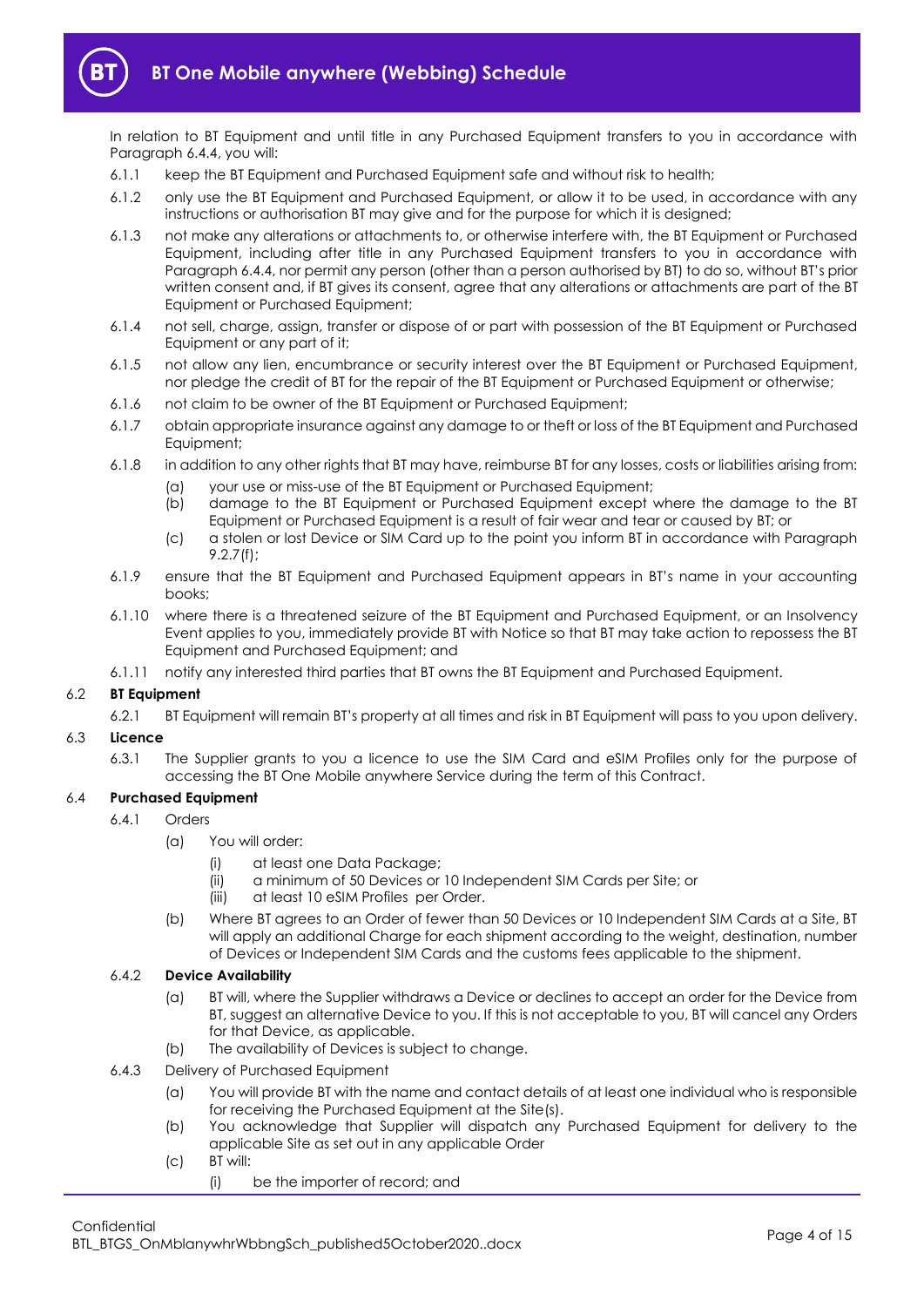

- (ii) clear the Purchased Equipment through the applicable customs authority in the destination country and be liable for any import tax, duty or excise duty incurred.
- (d) Where a Site is located within a country in the EU other than the Territory, BT will not sell you the Purchased Equipment if you are not VAT-registered in the delivery country.

#### <span id="page-4-1"></span>6.4.4 **Transfer of Title and Risk**

- (a) title in the Purchased Equipment (except for the Intellectual Property Rights) will pass to you when you have paid for the Purchased Equipment in full; and
- (b) risk in the Purchased Equipment will pass to you in accordance with Incoterms® 2010 DAP, but you will not be liable for any loss or damage that is caused by BT's negligence.

#### 6.4.5 **Acceptance of Purchased Equipment**

We will treat the Purchased Equipment as accepted when you take delivery or possession of the Purchased Equipment.

#### <span id="page-4-2"></span>6.4.6 **Warranty**

- (a) During the period of 12 consecutive months following delivery of the Device to you, or any other period that BT advises you in a Notice, ("**Warranty Period**"), if you report to BT in accordance with Paragraph [10](#page-10-0) that there is an Incident in the Purchased Equipment due to faulty design, manufacture or materials, or BT's negligence, BT will, or will arrange for the manufacturer or other third party to, replace or (at BT's option) repair the part affected by, or causing, the Incident free of charge, unless:
	- (i) the Purchased Equipment has not been properly kept, used or maintained in accordance with the manufacturer's or BT's instructions, if any;
	- (ii) the Purchased Equipment has been modified without BT's written consent;
	- (iii) the Incident is due to damage, interference with or maintenance of Purchased Equipment by persons other than BT or a third party authorised by BT;
	- (iv) the Incident is due to faulty design by you where the Purchased Equipment has been customised or integrated into your systems to your design; or
	- (v) the Incident is due to fair wear and tear.
- (b) If requested by BT, you will return the Purchased Equipment affected by an Incident to BT or to the manufacturer or other third party, in accordance with BT's instructions, for repair or replacement in accordance with Paragraph [6.4.6\(a\).](#page-4-2)

#### <span id="page-4-4"></span>6.4.7 **Out of Warranty Repair**

After the Warranty Period, BT will:

- (a) if you report an Incident in the Purchased Equipment in accordance with Paragraph [10,](#page-10-0) within a reasonable time, provide you with a written estimate of the Charges and timescales for repairing or (at BT's option) replacing the Purchased Equipment; and
- (b) if you accept the quote, repair or replace the Purchased Equipment as set out in the estimate.

#### 6.4.8 **Security**

- (a) You are responsible for the proper use of any user names, personal identification numbers and passwords used with the Purchased Equipment, and you will take all necessary steps to ensure that they are kept confidential, secure and not made available to unauthorised persons.
- (b) BT does not guarantee the security of the Purchased Equipment against unauthorised or unlawful access or use.

#### <span id="page-4-5"></span><span id="page-4-3"></span>6.5 **WEEE Directive**

- 6.5.1 You are responsible under Article 13 of the Waste Electrical and Electronic Equipment Directive 2012 ("**WEEE Directive**") for the costs of collection, treatment, recovery, recycling and environmentally sound disposal of any equipment supplied under the Contract that has become waste electrical and electronic equipment ("**WEEE**").
- <span id="page-4-6"></span>6.5.2 For the purposes of Article 13 of the WEEE Directive this Paragraph [6.5](#page-4-3) is an alternative arrangement to finance the collection, treatment, recovery, recycling and environmentally sound disposal of WEEE.
- 6.5.3 You will comply with any information recording or reporting obligations imposed by the WEEE Directive.

#### 6.6 **Sale of Goods**

The UN Convention on Contracts for the International Sale of Goods will not apply to the Contract.

#### <span id="page-4-0"></span>**7 Specific Terms**

#### 7.1 **Period of Service**

7.1.1 The Minimum Period of Service is set out in the Order.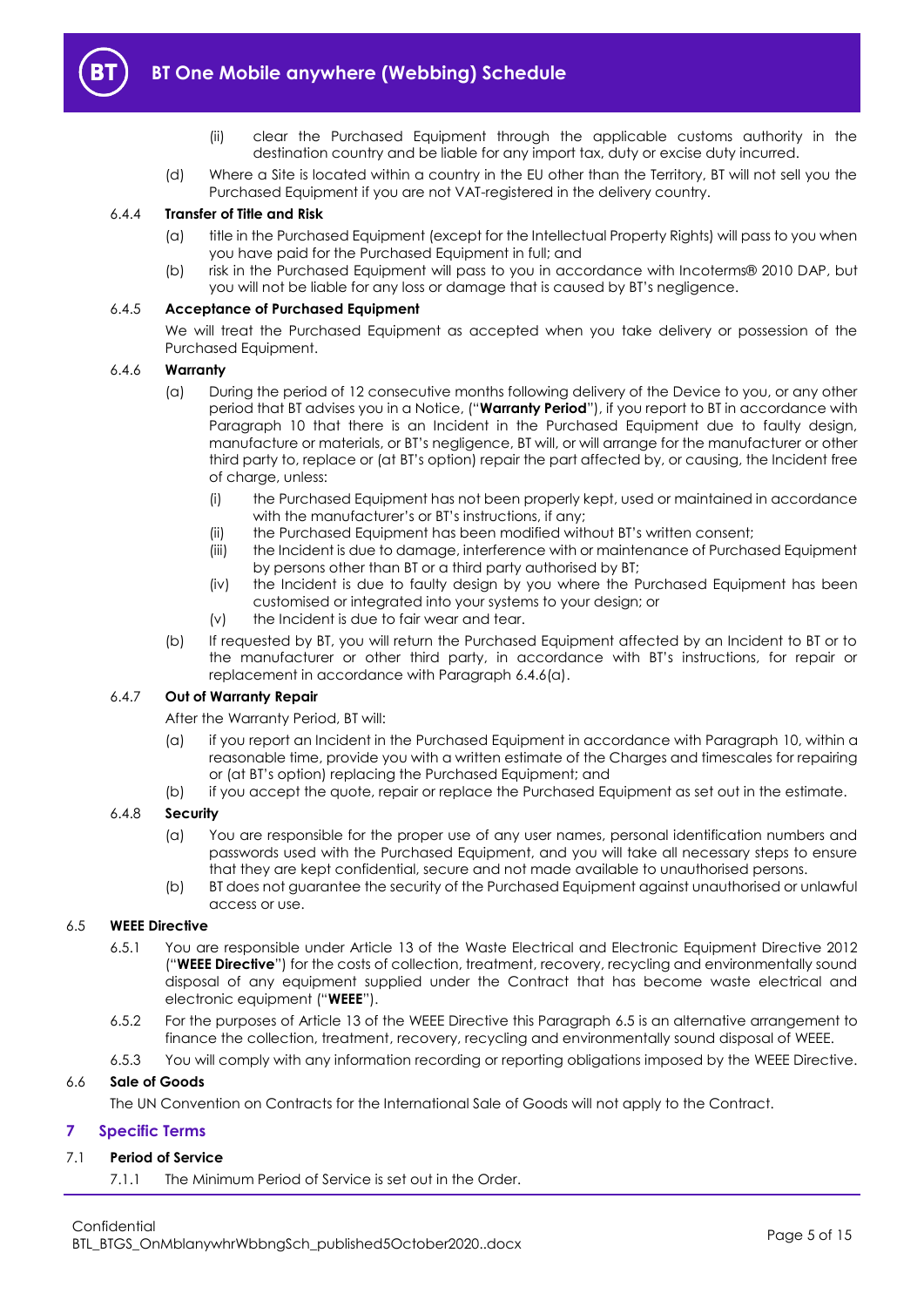

7.1.2 At the end of the Minimum Period of Service, unless one of us gives Notice to the other of an intention to terminate the BT One Mobile anywhere (Webbing) Service in accordance with the Contract, BT will continue to provide the BT One Mobile anywhere (Webbing) Service and both of us will continue to perform each of our obligations in accordance with the Contract.

#### 7.2 **Termination for Convenience**

For the purposes of Clause 17 of the General Terms, either of us may, at any time after the Service Start Date and without cause, terminate the BT One Mobile anywhere Service or BT One Mobile anywhere Service to any Device by giving 28 days' Notice to the other.

#### 7.3 **Termination for Regulatory Matters**

In addition to the termination provisions in the General Terms, BT may terminate immediately without notice:

- 7.3.1 the BT One Mobile anywhere Service; or
- 7.3.2 the BT One Mobile anywhere Service in a specific B End Country,

in order to comply with the lawful instructions of any governmental or regulatory authority with regard to the BT One Mobile anywhere Service.

#### 7.4 **Access to Emergency Services**

BT will not provide the ability for Users to call the emergency services by dialling "**999**" or "**112**" and you are responsible for making alternative arrangements for Users, including the maintenance of a fixed telephone number.

#### 7.5 **Standard of Service**

- 7.5.1 BT will use reasonable endeavours to provide you with uninterrupted Mobile Data where technically possible but:
	- (a) from time to time Incidents may occur; and
	- (b) the quality and availability of the Mobile Data is subject to:
		- (i) local geography and topography;
		- (ii) weather or atmospheric conditions;
		- (iii) degradation, congestion or maintenance requirements of the Mobile Network including but not limited to re-positioning or decommissioning of base stations;
		- (iv) other physical or electromagnetic obstructions or interference;
		- (v) faults in, or availability of, other telecommunications networks to which the Mobile Network is connected;
		- (vi) Traffic Management;
		- (vii) the compatibility of any Customer Equipment you use; and
		- (viii) any other conditions or circumstances beyond BT's control;
	- (c) Mobile Data is not available in all parts of the A-End and B-End Countries and is subject to the range of the base stations that make up the Mobile Network in those A-End and B-End Countries, nor is it available in all other countries.
	- (d) BT will not be liable in the event of cuts, blockages and suspensions of access to the MNO Network.
- 7.5.2 BT does not guarantee the quality of:
	- (a) any VOIP, IP Telephony, video streaming, Video Calls or television streaming services Applications used with the One anywhere Mobile Service; or
	- (b) any other Application that relies on certain levels of performance quality (including in respect of data network latency or packet loss).
- 7.5.3 BT may change the BT One Mobile anywhere Service as long as the performance of the BT One Mobile anywhere Service is not materially adversely affected. These sorts of changes might include changing any codes or numbers given to you.

#### <span id="page-5-0"></span>7.6 **Applications**

- 7.6.1 The Applications you use with the BT One Mobile anywhere Service will be provided by a third party and will be provided under an agreement between you and the third party, ("**EULA**").
- 7.6.2 You will deal with the third party with respect to any loss or damage suffered by you or the third party under the EULA and any loss or damage will not be enforceable against BT.

#### 7.7 **Access to the Internet**

The BT One Mobile anywhere Service provides access to the Internet and use of the Internet is at your own risk.

#### 7.8 **Mobile Data Usage**

BT will: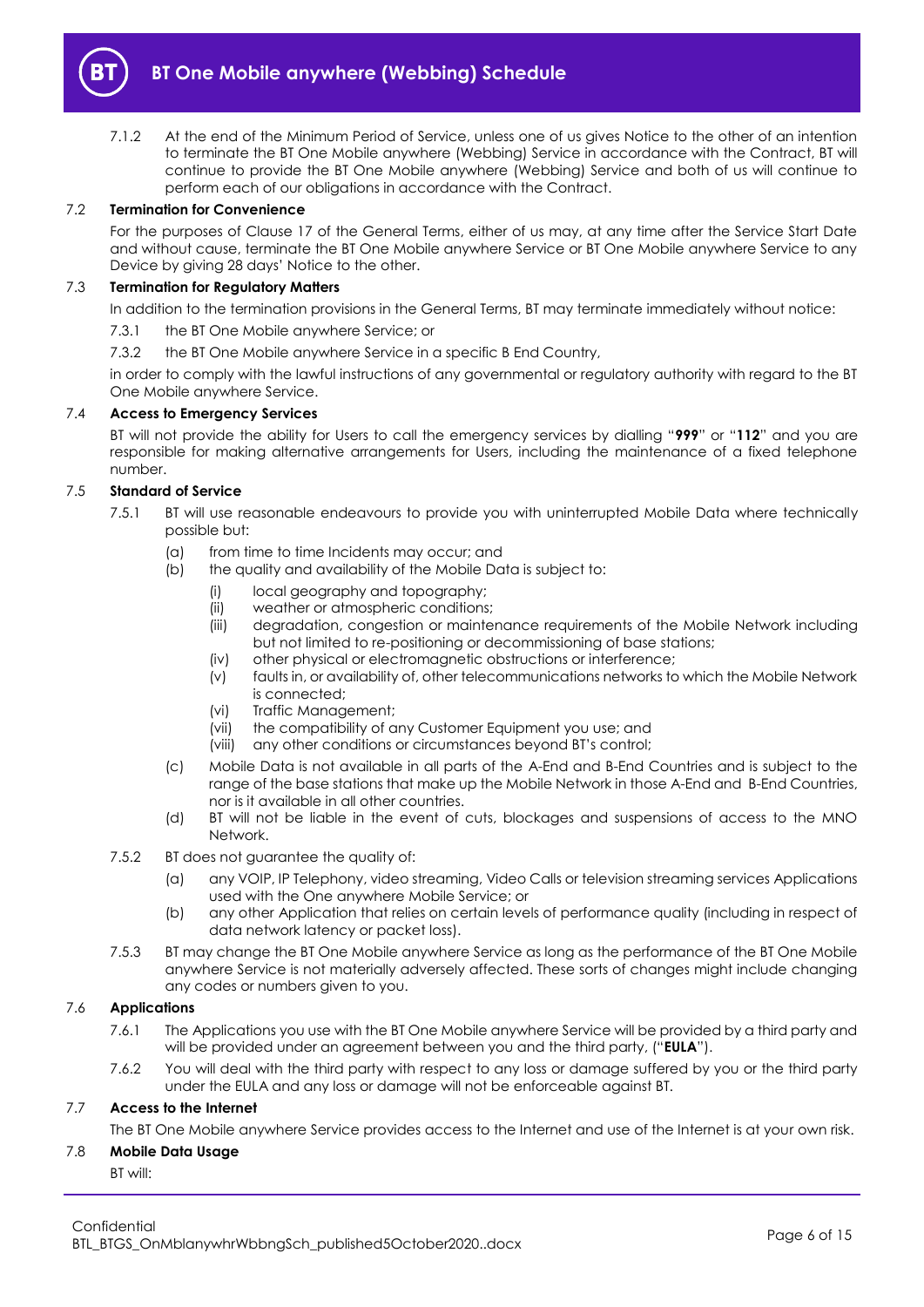

- 7.8.1 monitor your Mobile Data usage against the Data Allowance;
- 7.8.2 reduce the Mobile Data speed to 256Kb per second if your Mobile Data usage:
	- (a) for the Pooled Data Package, Shared Data Package or Individual Data Package, exceeds the Mobile Data Allowance in a Month, until you purchase a Mobile Data Add-On or commence a new Month; and
	- (b) for the Daily Data Package, exceeds the Mobile Data Allowance in a Day, until:
		- (i) you purchase a further Daily Data Package for that Day; or
		- (ii) a new Day commences.

#### 7.9 **Domestic Use**

7.9.1 An eSIM profile can sit alongside a domestic mobile plan on a device, so data can be consumed on the relevant device by switching from the eSIM profile to domestic mobile plan in your device settings.

#### 7.10 **URL Categories**

7.10.1 The Business Unlimited Plan will only allow data to be used to access the Applications and URL Categories set out in the Order.

#### 7.10.2 You may:

(a) check whether or not a URL is included in a URL Category at:

[http://rulespace.com/rater/swg-ratertool.html;](http://rulespace.com/rater/swg-ratertool.html) and

- (b) request that Symantec include a URL in a URL Category at: [https://support.symantec.com/en\\_US/article.TECH97647.html.](https://support.symantec.com/en_US/article.TECH97647.html)
- 7.10.3 BT does not control the inclusion of URLs in the URL Categories and does not guarantee the inclusion of a URL in a URL Category.

#### 7.11 **APN**

BT will provide you with a generic APN for access to the Internet and other data services using the Device, Independent SIM Card.

#### <span id="page-6-0"></span>7.12 **Suspension, Barring, Limiting and Disconnection**

- 7.12.1 In addition to the suspension provisions in Paragraph 15 of the General Terms, BT may bar the SIM Cards preventing you from sending and receiving Mobile Data, disconnect it from the Mobile Network, or limit or suspend the BT One Mobile anywhere Service immediately without notice:
	- (a) if you fail to comply with the terms of the Contract;
	- (b) in the event of loss or theft of the SIM Card or Device, or otherwise at your request;
	- (c) if BT has reasonable cause to suspect fraudulent use of your SIM Card or Device; or
	- (d) upon instruction by emergency services or any other government, regulatory or appropriate authority.
- 7.12.2 If BT has barred or disconnected the BT One Mobile anywhere Service, BT will not re-provide it unless you comply with the terms of the Contract or satisfy BT that you will do so in the future, or that the BT One Mobile anywhere Service will not be used again in a way that is prohibited under this Contract.
- 7.12.3 If BT bars the SIM Card or eSIM Profile, disconnects it from the Mobile Data, limits or suspends the Mobile Data, the Contract will continue. You will pay all Charges until the Contract is ended in accordance with the Contract.

#### 7.13 **Portal**

The Supplier may carry out Maintenance on the Portal from time to time and BT will use reasonable endeavours to inform you before this happens.

#### 7.14 **Invoicing**

- 7.14.1 BT will invoice you for the following Charges in the amounts set out in any applicable Order:
	- (a) Recurring Charges for the Pooled Data Package, Shared Data Package and Individual Data Package, monthly or quarterly in advance (depending on your billing frequency). For any period where the Mobile Service is provided for less than one Month, the Recurring Charges will be calculated on a daily basis;
	- (b) Charges for the Mobile Data Add-Ons and Daily Data Package, monthly or quarterly in arrears (depending on your billing frequency); and
	- (c) Charges for Purchased Equipment from the Service Start Date.
- 7.14.2 BT may invoice you for any of the following Charges in addition to those set out in any applicable Order:
	- (a) Charges for investigating Incidents that you report to BT where BT finds no Incident or that the Incident is caused by something for which BT is not responsible under the Contract;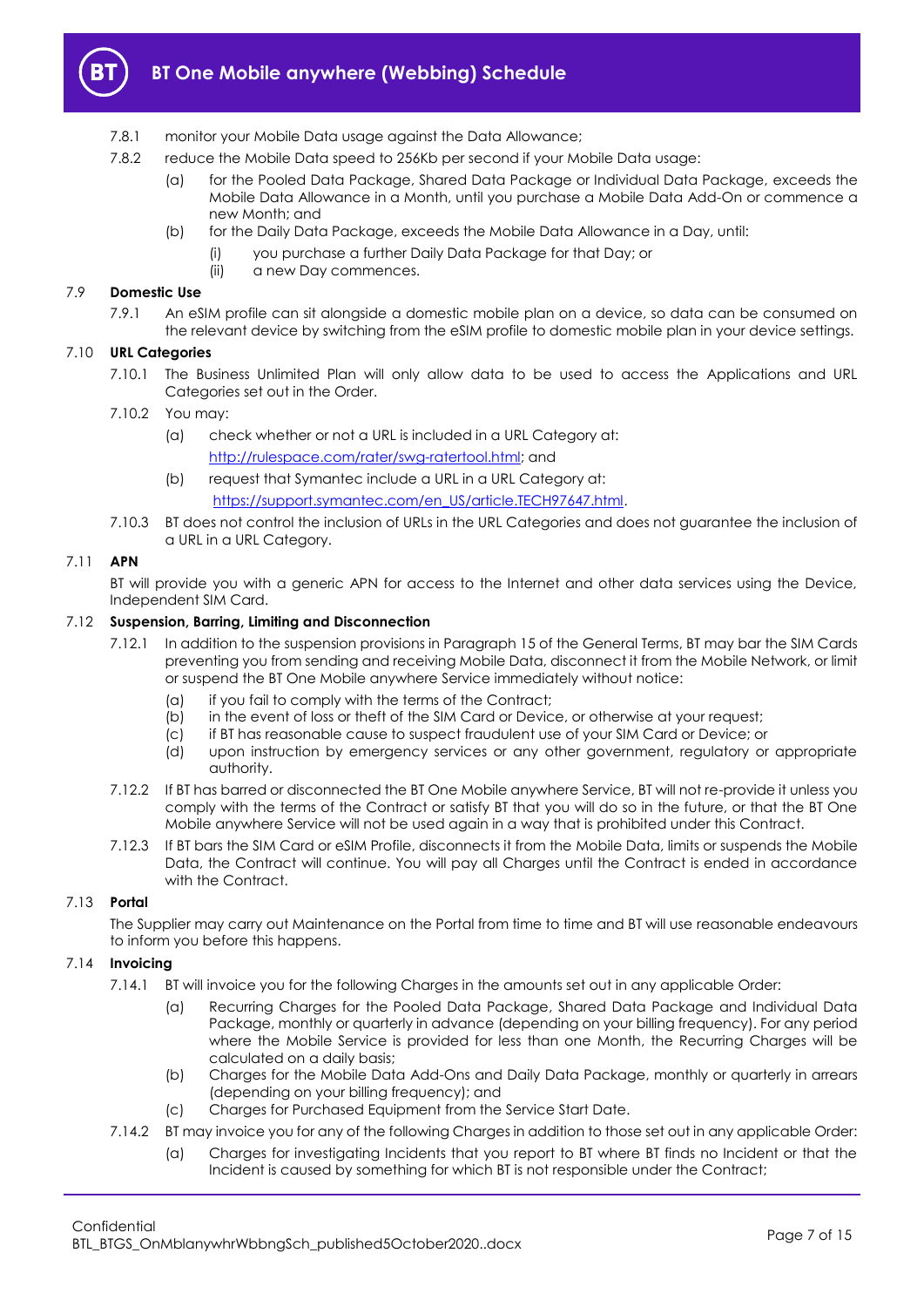

- (b) Charges for expediting provision of the BT One Mobile anywhere Service at your request after BT has informed you of the Customer Committed Date;
- (c) Charges for lost, stolen, damaged or destroyed SIM Cards and Devices;
- (d) Charges for any unauthorised use of the SIM Cards and Devices up to the point you inform BT in accordance with Paragrap[h 9.2.7\(f\);](#page-10-1)
- (e) Charges incurred in accordance with Paragraph [6.4.7;](#page-4-4)
- (f) any other Charges as set out in any applicable Order or as otherwise agreed between both of us; and
- (g) any Termination Charges incurred in accordance with Paragraph [7.16](#page-7-0) upon termination of the relevant Service.

#### 7.15 **Amendments to the General Terms**

7.15.1 The definition of Site in the General Terms is deleted and replaced with the following:

"**Site**" means any place identified in a Schedule or Order to which BT will deliver the Purchased Equipment.

- 7.15.2 The wording in Clause 2.5 of the General Terms is deleted and replaced with the following:
	- 2.1 any Annexes;
	- 2.2 the Schedule;
	- 2.3 these General Terms;
	- 2.4 any Order;
	- 2.5 any Standard Pricing Sheet; and
	- 2.6 if applicable to a Service, the BT Price List.
- 7.15.3 The wording in Clause 9.5 of the General Terms is deleted and replaced with the following:

9.5 Unless you are disputing an invoice (see Clause 11), you will pay each invoice BT sends you within 30 days of the date on it. You will pay the full amount in cleared funds into BT's bank account, without any set-off, counterclaim, deduction or withholding, unless you legally have to take something off.

- 7.15.4 The wording in Clause 9.6 of the General Terms is deleted and replaced with the following: 9.6 BT may reduce the number of days within which you will pay each invoice from 30 days to five days, where:
	- 9.6.1 you issue a profit warning; or

9.6.2 any Credit Agency reduces your credit rating, and BT reasonably considers that this will affect your ability to pay invoices.

- 7.15.5 The wording in Clause 11.1 of the General Terms is deleted and replaced with the following:
	- 11.1 If you do not agree with something in an invoice BT sends you before you have made payment, you will give BT Notice within 30 days after the date of the invoice.
- 7.15.6 All other terms in the General Terms will continue to apply un-amended.

#### <span id="page-7-1"></span><span id="page-7-0"></span>7.16 **Termination Charges**

- 7.16.1 If you terminate the Contract or the BT One Mobile anywhere (Webbing) Service for convenience in accordance with Clause 17 of the General Terms you will pay BT:
	- (a) all outstanding Charges or payments due and payable under the Contract; and
	- (b) any other Charges as set out in any applicable Order;
- 7.16.2 In addition to the Charges set out at Paragraph [7.16.1](#page-7-1) above, if you terminate during the Minimum Period of Service, you will pay BT:
	- (a) all Charges or fees incurred by BT from any supplier due to the early termination; and
	- (b) Termination Charges, as compensation equal to difference between the level of spend on the BT One Mobile anywhere (Webbing) Service you achieved and the Minimum Revenue Commitment.

#### 7.17 **Minimum Revenue Commitment Conditions**

- 7.17.1 Any Mobile Data Add-On does not increase the value of the Minimum Revenue Commitment set out in the Order.
- 7.17.2 Mobile Data Add-Ons prices are set out in a Standard Pricing Sheet.
- 7.17.3 If you request a change to the Minimum Revenue Commitment, you will enter into a new Contract for the BT One Mobile anywhere (Webbing) Service that will include a new Minimum Revenue Commitment.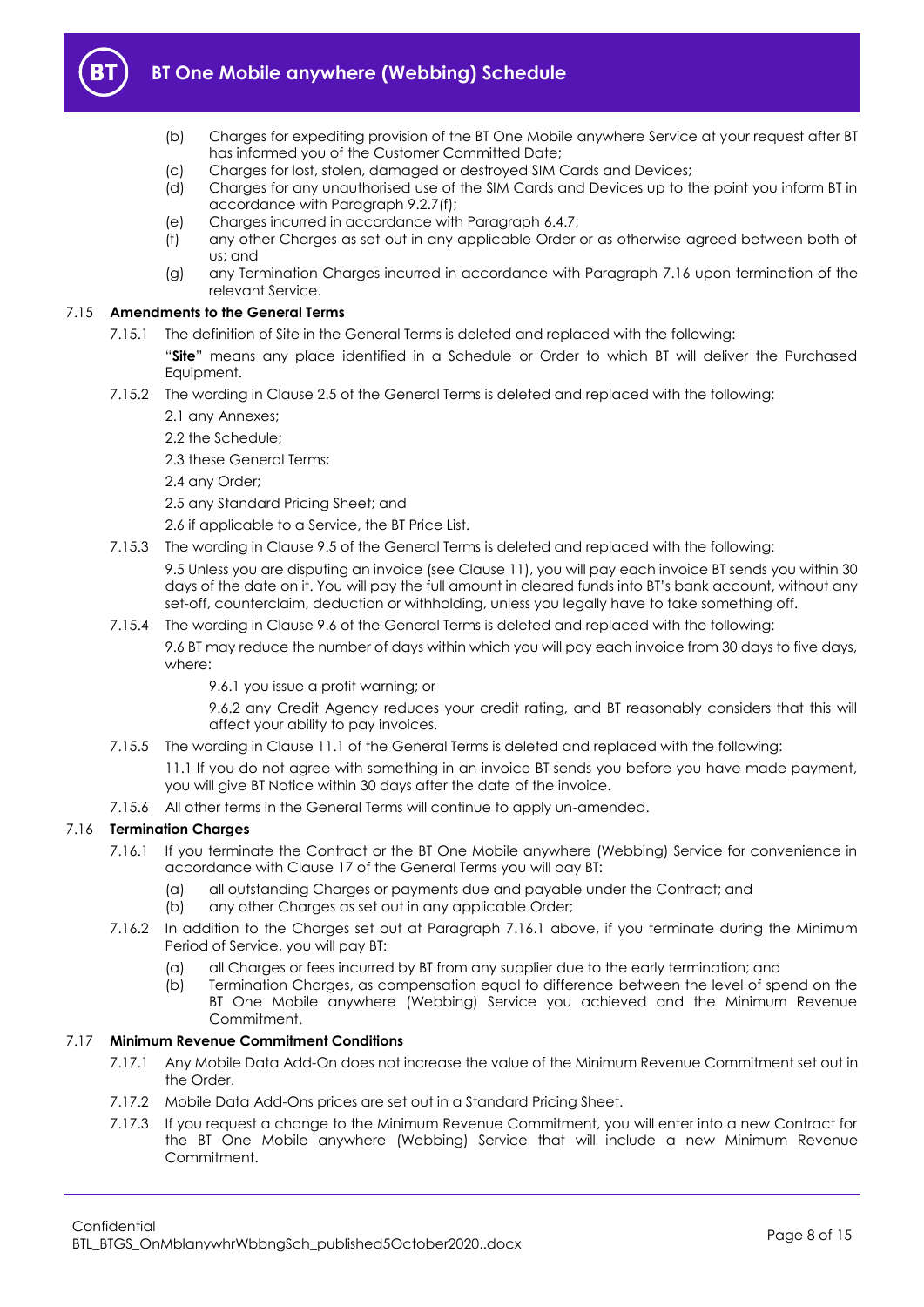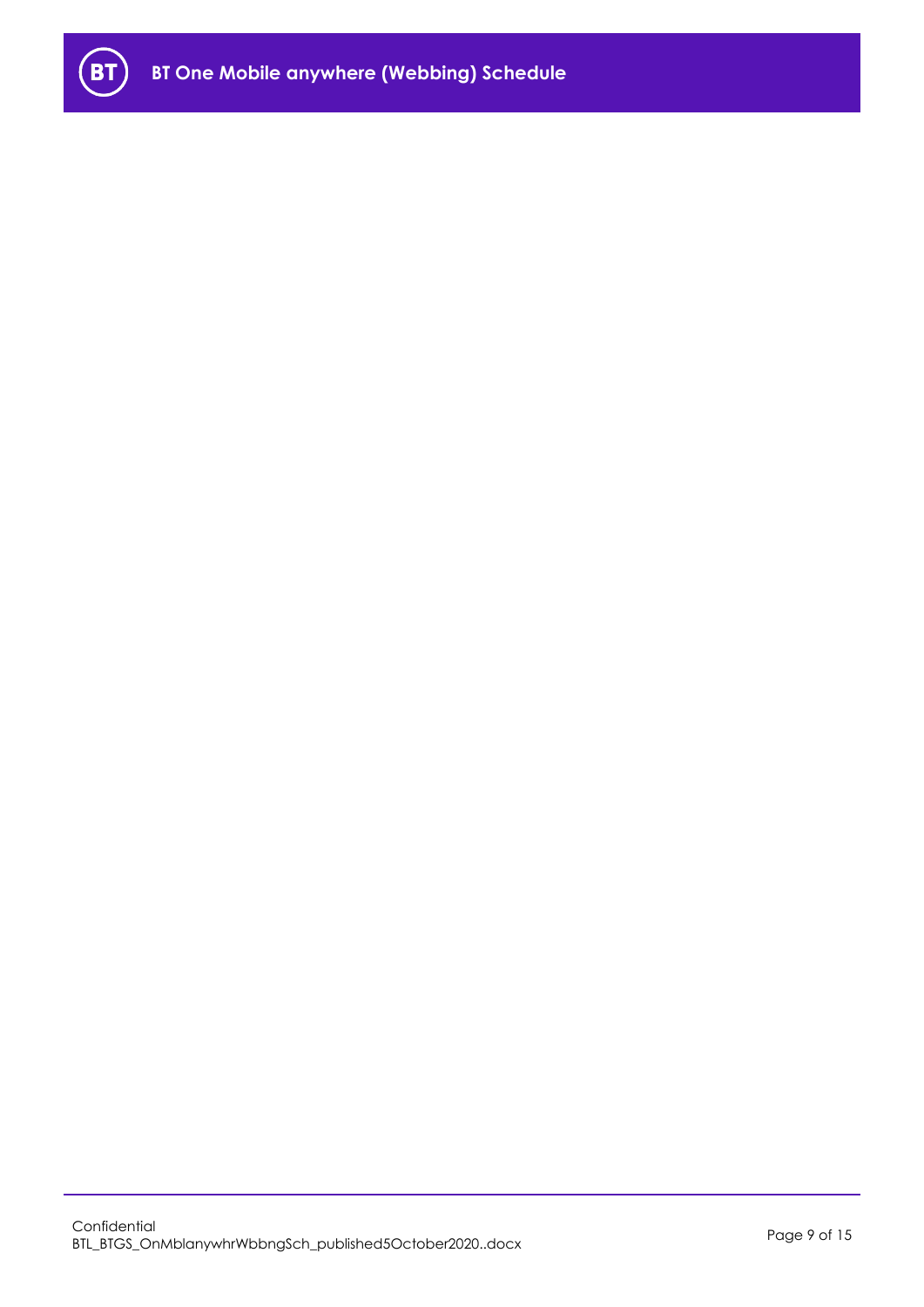

## <span id="page-9-0"></span>**Part B – Service Delivery and Management**

#### <span id="page-9-1"></span>**8 BT's Obligations**

#### 8.1 **Service Delivery**

Before the Service Start Date and, where applicable, throughout the provision of the One Mobile anywhere Service, BT will provide you with:

- 8.1.1 contact details for the Service Desk;
- 8.1.2 a Customer Committed Date and will use reasonable endeavours to meet any Customer Committed Date.

#### 8.2 **Commissioning of the Service**

Before the Service Start Date, BT will:

- 8.2.1 allocate an SSID and password for each Device to allow Customer Equipment to access the Device via Wi-fi;
- 8.2.2 ensure that SIM Cards, other than Un-activated Independent SIM Cards, Un-activated eSIM Profiles and SIM Cards in Un-activated Devices, are sent out ready for use; and
- 8.2.3 allocate passwords and user names for the Portal.

#### 8.3 **During Operation**

On and from the Service Start Date, BT:

- 8.3.1 will respond and use reasonable endeavours to remedy an Incident without undue delay if you report an Incident;
- 8.3.2 may migrate the One Mobile anywhere Service to another Mobile Network Operator from time to time and will use reasonable endeavours to inform you before this happens; and
- 8.3.3 may, in the event of a security breach affecting the One Mobile anywhere Service, require you to change any or all of your passwords.

#### 8.4 **The End of the Service**

BT will on termination of:

- 8.4.1 the One Mobile anywhere Service as a whole, terminate access to the SIM Cards and the Portal;
- 8.4.2 an Independent SIM Card, terminate access to the Independent SIM Card
- 8.4.3 an eSIM Profile, terminate access to the eSIM Profile; and
- 8.4.4 a Device, terminate access to the SIM Cards in that Device.

#### <span id="page-9-2"></span>**9 Your Obligations**

#### 9.1 **Service Delivery**

Before the Service Start Date and, where applicable, throughout the provision of the One Mobile anywhere Service, you will:

- 9.1.1 provide BT with the names and contact details of the Customer Contact, but BT may also accept instructions from a person who BT reasonably believes is acting with your authority;
- 9.1.2 set up and maintain a Customer Helpdesk;
- 9.1.3 provide BT with any information reasonably required without undue delay;
- 9.1.4 carry out your own investigations to ensure the suitability of any Devices, SIM Cards, Data Package or Daily Data Package for your use;
- 9.1.5 complete any preparation activities that BT may request to enable you to receive the One Mobile anywhere Service promptly and in accordance with any reasonable timescales;
- <span id="page-9-3"></span>9.1.6 in jurisdictions where an employer is legally required to make a disclosure to its Users and other employees:
	- (a) inform your Users that as part of the One Mobile anywhere Service being delivered by BT, BT may monitor and report to you the use of any targeted applications by them;
	- (b) ensure that your Users have consented or are deemed to have consented to such monitoring and reporting (if such consent is legally required); and
	- (c) agree that BT will not be liable for any failure by you to comply with this Paragraph [9.1.6,](#page-9-3) you will be liable to BT for any Claims, losses, costs or liabilities incurred or suffered by BT due to your failure to comply with this Paragrap[h 9.1.6.](#page-9-3)

#### 9.2 **During Operation**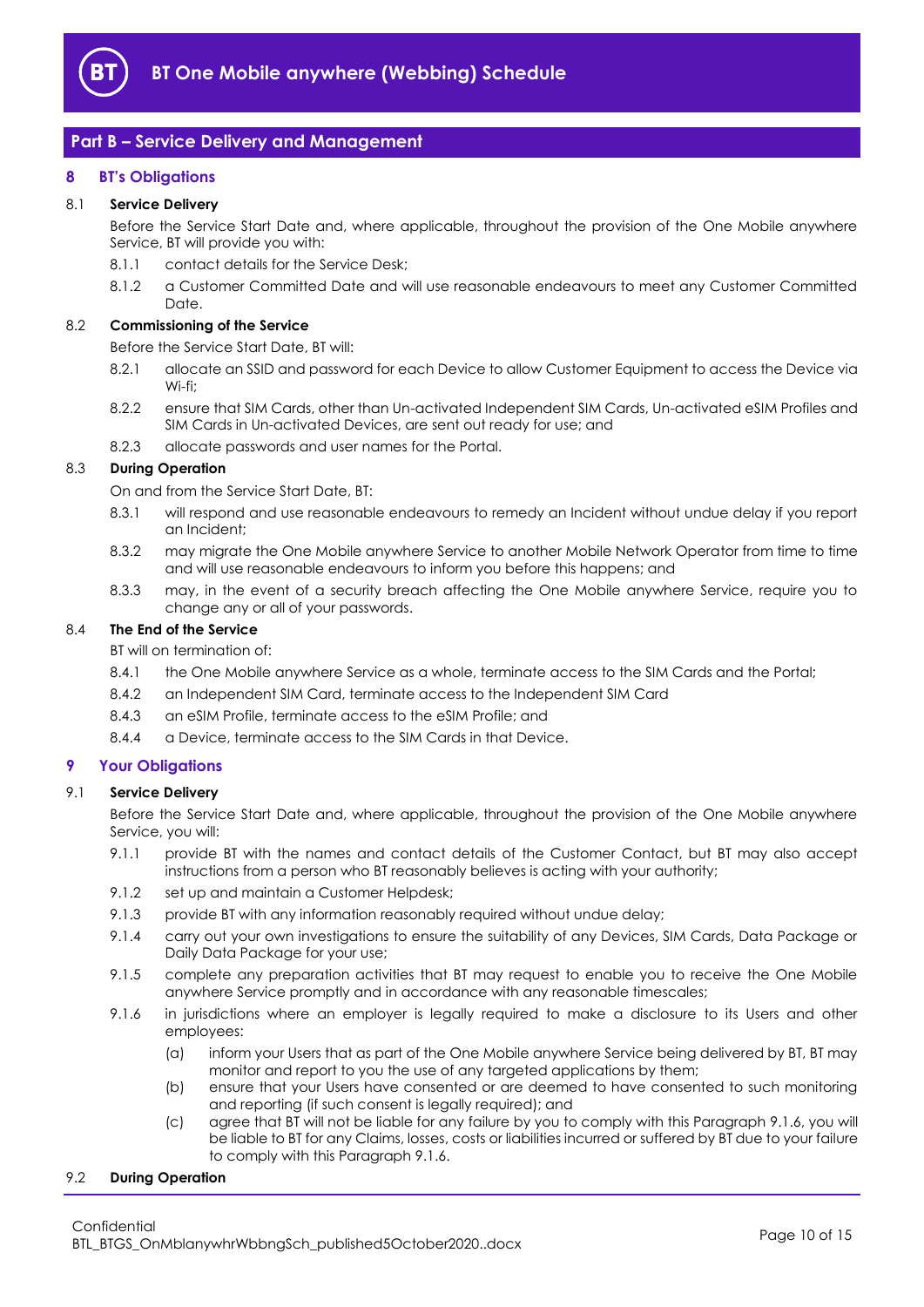

On and from the Service Start Date, you will:

- 9.2.1 ensure that Users report Incidents to the Customer Helpdesk and not to the Service Desk;
- 9.2.2 ensure that the Customer Helpdesk will take Incident reports from Users and pass these to the Service Desk using the procedures agreed between both of us and be available for all subsequent Incident management communications;
- 9.2.3 be responsible for your usage of the One Mobile anywhere Service and ordering any Mobile Data Add-Ons;
- 9.2.4 monitor and maintain any Customer Equipment connected to the One Mobile anywhere Service or used in connection with the One Mobile anywhere Service;
- 9.2.5 ensure that any Customer Equipment that is connected to the One Mobile anywhere Service or that you use, directly or indirectly, in relation to the One Mobile anywhere Service is:
	- (a) adequately protected against viruses and other breaches of security;
	- (b) connected appropriately to the Device and is technically compatible with the One Mobile anywhere Service and will not harm or damage the Device, SIM Card or the One Mobile anywhere Service or any of BT's suppliers' or subcontractors' network or equipment; and
	- (c) approved and used in accordance with relevant instructions, standards and Applicable Law and any safety and security procedures applicable to the use of that Customer Equipment;
- 9.2.6 immediately disconnect any Customer Equipment, where Customer Equipment does not meet any relevant instructions, standards or Applicable Law;
- 9.2.7 ensure the security and proper use of all valid User access profiles, passwords and other systems administration information used in connection with the One Mobile anywhere Service and:
	- (a) immediately terminate access for any person who is no longer a User;
	- (b) inform BT immediately if a User's ID or password has, or is likely to, become known to an unauthorised person, or is being or may be used in an unauthorised way;
	- (c) take all reasonable steps to prevent unauthorised access to the One Mobile anywhere Service;
	- (d) satisfy BT's security checks if a password is lost or forgotten; and
	- (e) change any or all passwords or other systems administration information used in connection with the One Mobile anywhere Service if BT requests you to do so in order to ensure the security or integrity of the One Mobile anywhere Service.
	- (f) inform BT if a SIM Card or Device is lost, stolen, damaged or destroyed or likely to be used in an unauthorised manner. You will be liable for all Charges incurred by the unauthorised user of the SIM Card or Device until BT suspends the SIM Card or Device from the One Mobile anywhere Service in accordance with Paragraph [7.12;](#page-6-0)
- <span id="page-10-1"></span>9.2.8 not and will ensure that your Users will not:
	- (a) duplicate or replicate SIM Cards (or any part of it) or undertake any similar activity or fraud in relation to SIM Cards;
	- (b) use the One Mobile anywhere Service to share content that is copyright protected;
	- (c) resell, rent or lease any Device or SIM Card outside of the EU without BT's written consent but you may distribute any Device to a User;
	- (d) re-sell, transfer, assign or sub-licence the One Mobile anywhere Service (or any part of it) or the associated Software to anyone else;
	- (e) use the One Mobile anywhere Service to send unsolicited communications without the receiver's consent and provide BT with evidence of the process used to obtain such consent if requested to do so by BT;
	- (f) use the One Mobile anywhere Service for any fraudulent or other unlawful purpose, whether you are acting alone or with anyone else; or
	- (g) knowingly distribute malicious software or permit hacking or unauthorised modification of any Device or SIM Card.

#### 9.3 **The End of the Service**

You will, on termination of the One Mobile anywhere Service by either one of us, be responsible for disposing of any SIM Cards and Devices.

#### <span id="page-10-0"></span>**10 Notification of Incidents**

Where you become aware of an Incident:

- 10.1 the Customer Contact or the Customer Helpdesk will report it to the Service Desk;
- 10.2 BT will give you a Ticket;
- 10.3 BT will inform you when it believes the Incident is cleared and will close the Ticket when: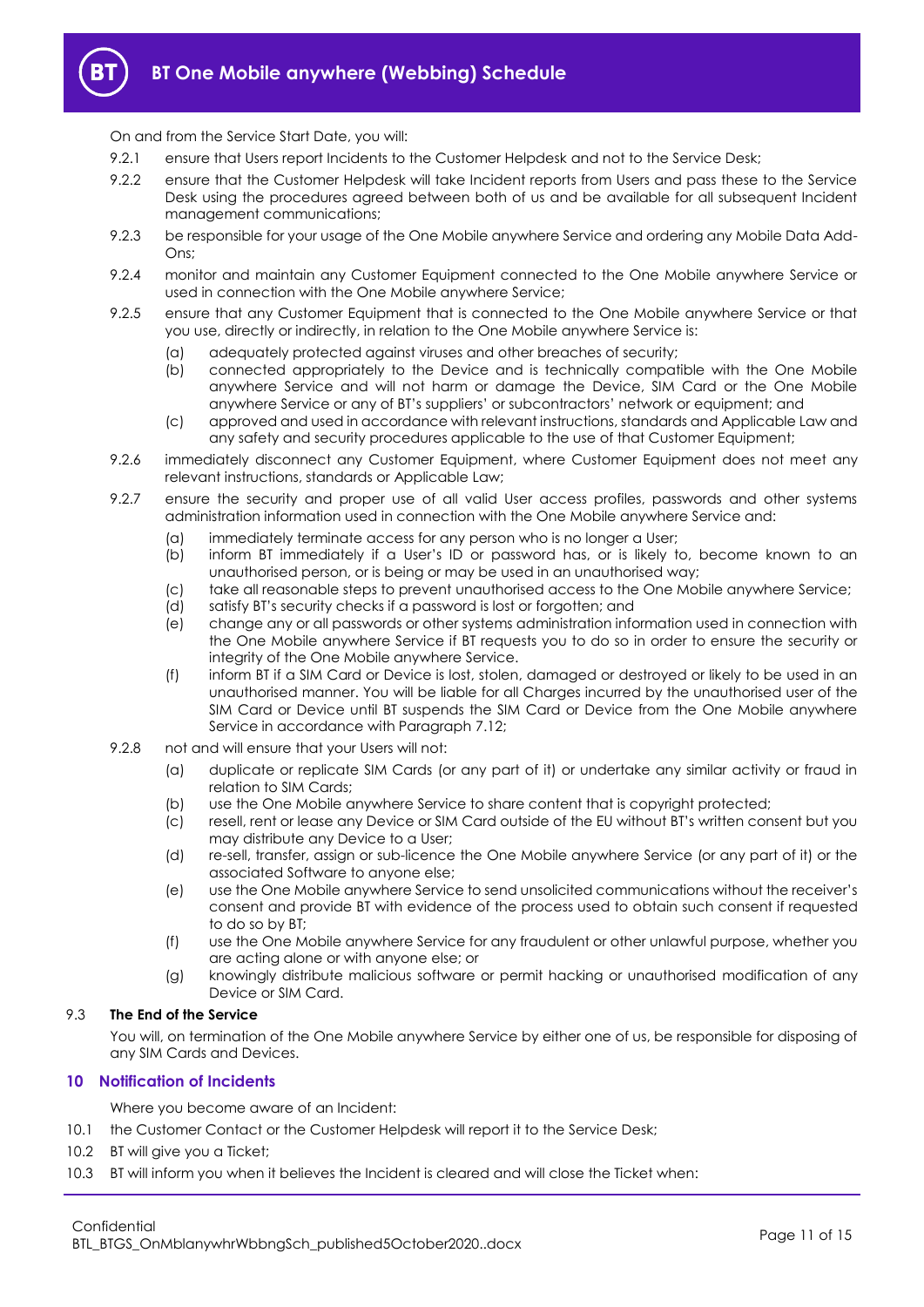

- 10.3.1 you confirm that the Incident is cleared within 24 hours after having been informed; or
- 10.3.2 BT has attempted unsuccessfully to contact you, in the way agreed between both of us in relation to the Incident, and you have not responded within 24 hours following BT's attempt to contact you.
- 10.4 If you confirm that the Incident is not cleared within 24 hours after having been informed, the Ticket will remain open, and BT will continue to work to resolve the Incident.
- 10.5 BT may contact the Supplier for assistance in resolving the Incident and the Supplier may contact the Customer Contact.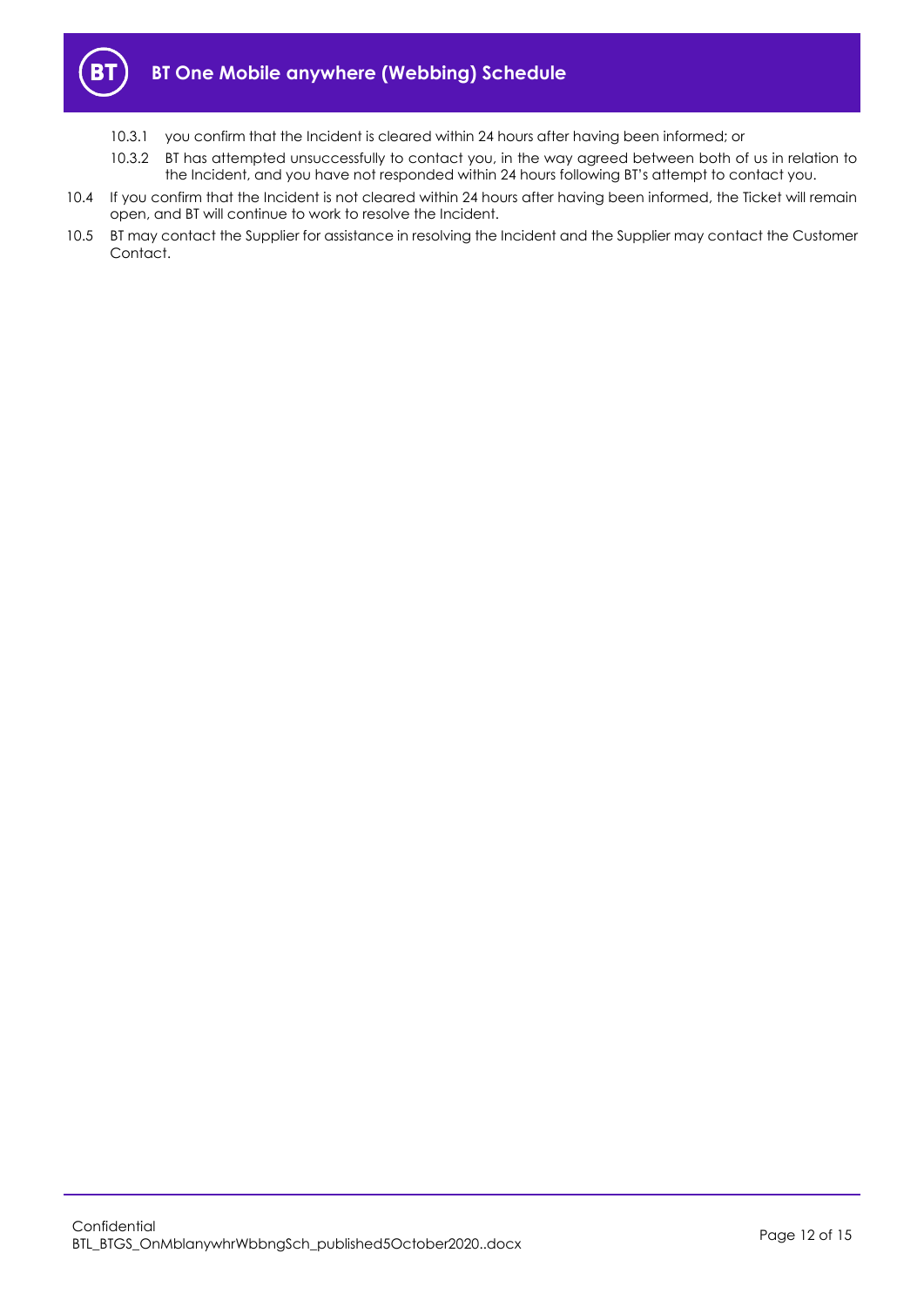

# <span id="page-12-0"></span>**Part C – Service Levels**

#### <span id="page-12-1"></span>**11 Service Care Levels**

There are no Service Levels for the One Mobile anywhere Service.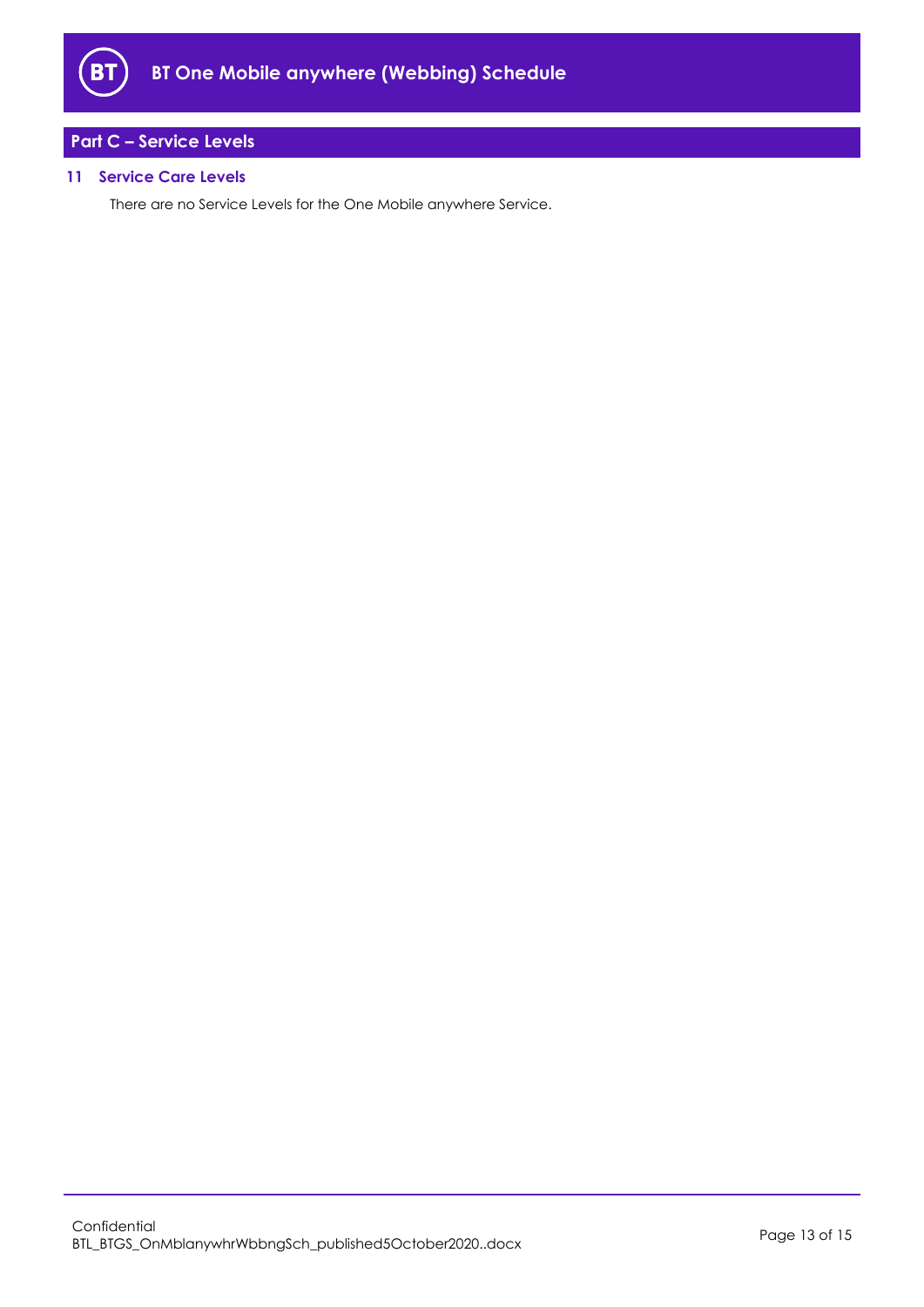

# <span id="page-13-0"></span>**Part D – Defined Terms**

#### <span id="page-13-1"></span>**12 Defined Terms**

In addition to the defined terms in the General Terms, capitalised terms in this Schedule will have the below meanings (and in the case of conflict between these defined terms and the defined terms in the General Terms, these defined terms will take precedence for the purposes of this Schedule). BT has repeated some definitions in this Schedule that are already defined in the General Terms. This is to make it easier for you to find the definitions when reading this Schedule.

"**3G**" means third generation of wireless mobile telecommunication technology, that is used for both voice and data services. You will only be able to use 3G Services when you are in range of a 3G base station.

"**4G**" means Long Term Evolutions (LTE) and is used for both voice and data services. You will only be able to use 4G Services when you are in range of a 4G base station.

"**4G+**" means Long Term Evolution-Advanced and is used for both voice and data services. You will only be able to use 4G+ Services when you are in range of a 4G+ base station.

"**A-End Country**" means the country in which the One Mobile anywhere Service is signed.

"**APN**" means the access point name given to the unique point (or points) at which the Customer Network or a public network such as the Internet may connect with the Mobile Network.

"**Application**" means any program, or group of programs, that is designed for use by a User and which is compatible with the One Mobile anywhere Service and for which you have in place all necessary authorisations and licences.

"**B-End Country**" means any country in which BT makes the One Mobile anywhere Service available, other than the A-End Country, you can find a list of the available countries on the Portal.

"**Business Unlimited Plan**" means unlimited access in the A-End and B-End Counties listed on the Portal, to a predefined list of Applications and URL Categories as set out in the Order.

"**Compatible Equipment**" means any mobile handset, tablet, laptop or computer that allows the insertion of a SIM Card or provisioning of an eSIM Profile and which is Customer Equipment for the purposes of this Contract.

"**Customer Contact**" means any individuals authorised to act on your behalf for One Mobile anywhere Service management matters and the ordering of Mobile Data Add-Ons.

"**Customer Equipment**" means any equipment including any Purchased Equipment and any software, other than BT Equipment, used by you in connection with the One Mobile anywhere Service.

"**Customer Helpdesk**" means a service desk operated by you to which Users will report Incidents.

"**DAP**" means Delivered at Place as defined in Incoterms® 2010.

"**Data Package**" has the meaning given in Paragraph [3.1.1.](#page-2-4)

"**Day**" means a period of 24 hours commencing at 00:01 in the local time in the country in which the Device, Independent SIM Card or eSIM Profile is being used.

"**Device**" means a wireless access point as set out in any Standard Pricing Sheet and will be Purchased Equipment, for the purposes of this Contract.

"**Enabling Service**" has the meaning given in Paragraph [5.1.](#page-2-5)

"**eSIM Profile**" means the profile of an embedded SIM that can be used in conjunction with a compatible device.

"**EU**" means European Union.

"**EU Zone**" means the countries listed as such in the Portal.

"**EULA**" has the meaning given in Paragraph [7.6.1.](#page-5-0)

"**General Terms**" means the general terms that this Schedule is attached to, or where not attached to this Schedule, can be found at [www.bt.com/terms,](http://www.bt.com/terms) and form part of the Contract.

"**GPRS**" means General Packet Radio Service for the transmission of data.

"**HSDPA**" means High Speed Downlink Packet Access a protocol for networks based on the Universal Mobile Telecommunications System for the transmission of data.

"**IMSI**" means international mobile subscriber identity.

"**Incident**" means a fault in the Device, SIM Card or the Portal.

"**Incoterms® 2010**" means the International Commercial Terms, which are a series of pre-defined commercial terms published by the International Chamber of Commerce and are a trademark of the International Chamber of Commerce.

"**Independent SIM Card**" means a SIM Card not pre-installed in a Device and is used by you in Compatible Equipment.

"**Internet**" means a global system of interconnected networks that use a standard Internet Protocol to link Devices, Independent SIM Cards, and eSIM Profiles worldwide.

"**Internet Protocol**" or "**IP**" means a communications protocol for Devices, Independent SIM Cards, and eSIM Profiles connected to the Internet that specifies the format for addresses and units of transmitted data.

"**Mi-Fi Unit**" means a portable router which provides mobile Wi-fi connection.